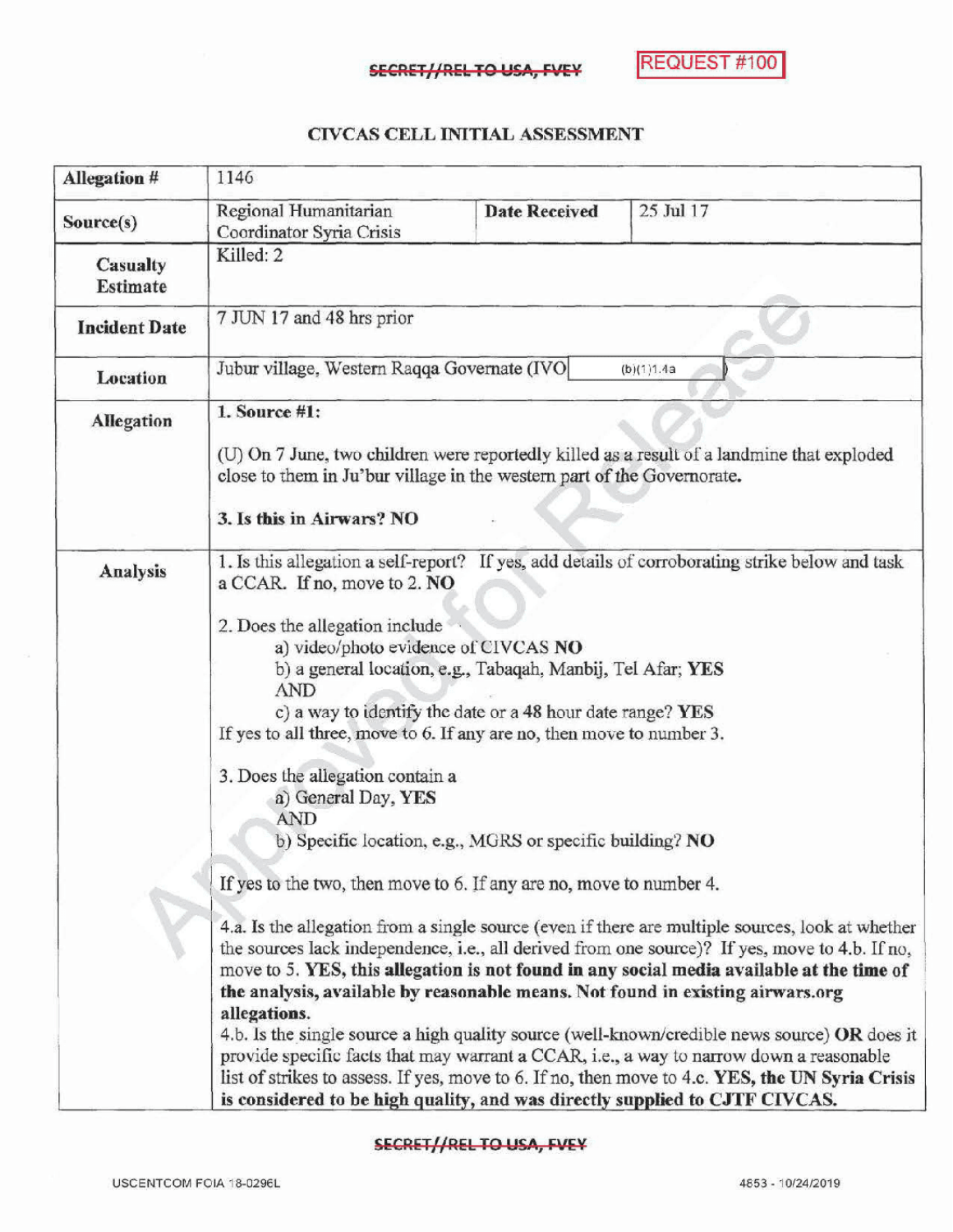|                                        | 4.c. Has media interviewed witnesses and/or victims? If yes, then contact journalist and re-                                                                                                                                                                                                                                                                                                                                                                                                                                                                                                                                                                                                                                                                                                                                                                                                                                                                                                                                                                                                                                                                                                                                                |  |  |
|----------------------------------------|---------------------------------------------------------------------------------------------------------------------------------------------------------------------------------------------------------------------------------------------------------------------------------------------------------------------------------------------------------------------------------------------------------------------------------------------------------------------------------------------------------------------------------------------------------------------------------------------------------------------------------------------------------------------------------------------------------------------------------------------------------------------------------------------------------------------------------------------------------------------------------------------------------------------------------------------------------------------------------------------------------------------------------------------------------------------------------------------------------------------------------------------------------------------------------------------------------------------------------------------|--|--|
|                                        | assess. If no, then close the allegation.                                                                                                                                                                                                                                                                                                                                                                                                                                                                                                                                                                                                                                                                                                                                                                                                                                                                                                                                                                                                                                                                                                                                                                                                   |  |  |
|                                        | 5.a. Are any of the sources high quality? If yes, move to 6. If no, move to 5.b.<br>5.b. Are there at least two corroborating sources (total of 3) that independently reported the<br>allegation, OR does it provide specific facts that may warrant a CCAR? If yes, move to 6.<br>If no, close the allegation.                                                                                                                                                                                                                                                                                                                                                                                                                                                                                                                                                                                                                                                                                                                                                                                                                                                                                                                             |  |  |
|                                        | 6. Does the allegation contain sufficient information on the time, location and details to<br>make an assessment of credibility? I.e., does it provide enough information to determine the<br>date within 48 hour; does it provide enough information to determine a neighborhood,<br>landmark, or other way to where the alleged incident occurred within a .5km radius? If yes,<br>move to 7. If no, close the allegation. YES, The MGRS coordinate was not provided.<br>Therefore, the village Jubur was researched and the location found matches the<br>description in the allegation "western part of the governate" [all allegations from this<br>source have been in Raqqa governate, following the same school of thought that if no<br>other governates are introduced then it is assessed that we are still looking within the<br>same governate.]<br>7. Are there any potentially corroborating strikes? If yes, answer the below questions and<br>task CCAR. If no, close allegation. NO, All available information to date has been<br>analyzed and no strikes were found in this location.<br><b>MAT</b> checked, no results<br>CAOC log checked, no results<br>CJTF kmz checked, no results<br>CJTF log checked, no results |  |  |
| <b>Non-US Coalition</b><br>Involvement | None.                                                                                                                                                                                                                                                                                                                                                                                                                                                                                                                                                                                                                                                                                                                                                                                                                                                                                                                                                                                                                                                                                                                                                                                                                                       |  |  |
| <b>Decision</b>                        | Close at the IA due to insufficient evidence to corroborate the allegation.                                                                                                                                                                                                                                                                                                                                                                                                                                                                                                                                                                                                                                                                                                                                                                                                                                                                                                                                                                                                                                                                                                                                                                 |  |  |
|                                        | The MGRS coordinate was not provided. Therefore, the village Jubur was researched<br>and the location found matches the description in the allegation "western part of the<br>governate" [all allegations from this source have been in Raqqa governate, following<br>the same school of thought that if no other governates are introduced then it is assessed<br>that we are still looking within the same governate.]<br>The allegation alleges landmines, in serving allegations in an equal opportunity way,<br>we have assessed this against our strike data to ensure no Coalition involvement.<br>All available information to date has been analyzed and no strikes were found in this<br>location; There are no potentially corroborating strikes.                                                                                                                                                                                                                                                                                                                                                                                                                                                                                |  |  |
| <b>Report</b><br><b>Approved By:</b>   | $(b)(3) 10$ USC 130b; $(b)(6)$                                                                                                                                                                                                                                                                                                                                                                                                                                                                                                                                                                                                                                                                                                                                                                                                                                                                                                                                                                                                                                                                                                                                                                                                              |  |  |

×